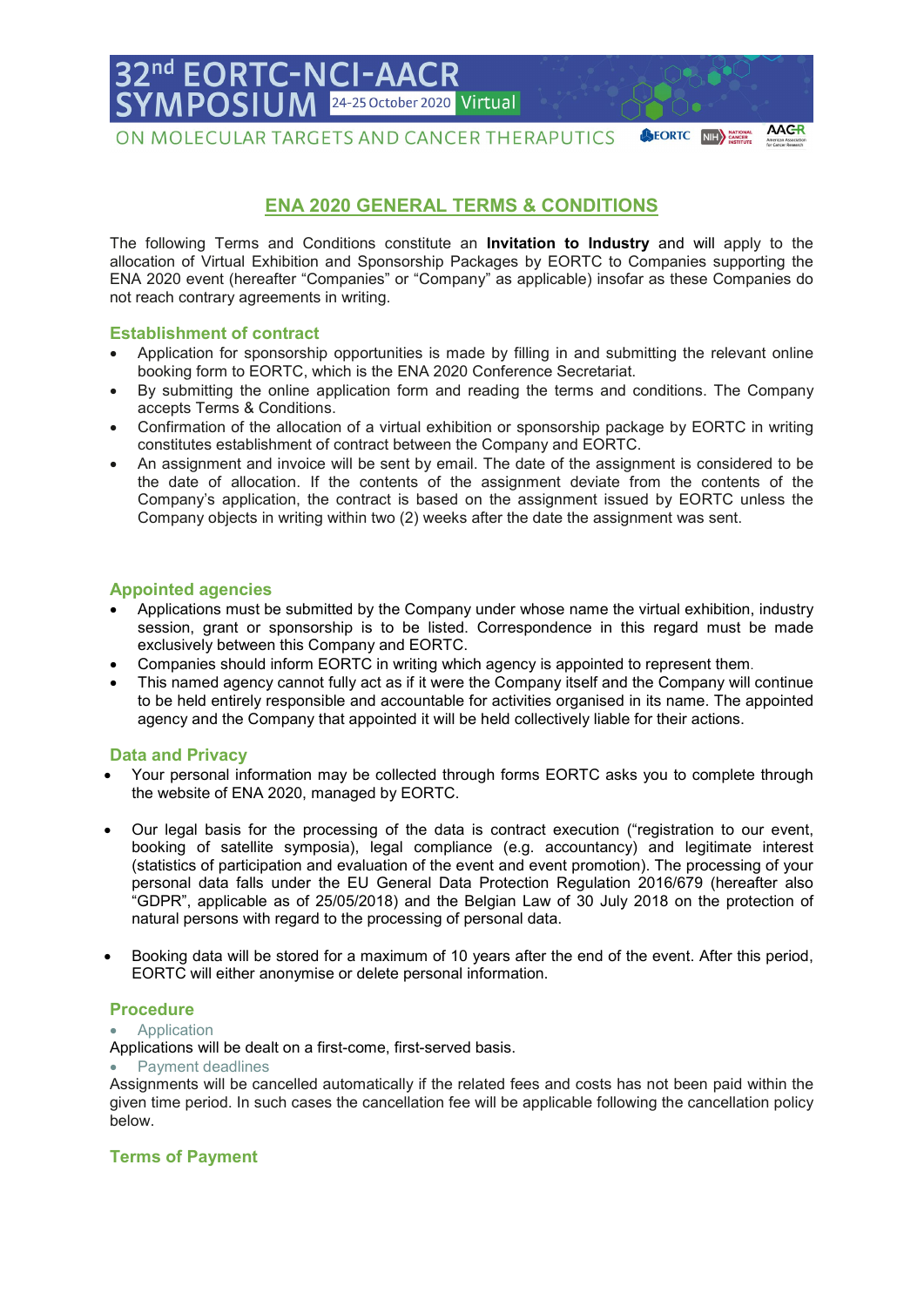ON MOLECULAR TARGETS AND CANCER THERAPUTICS

24-25 October 2020

An invoice for full payment will be sent to the Company within two (2) weeks following the confirmation. Payment is due within 30 days following the date of the invoice. If fees or costs are not paid within the prescribed time, the requested item or sponsorship package will be released and any loss incurred by EORTC for such non-payment shall be made good and

Virtual

**AAGR** 

**SEORTC** NIH >

indemnified by the defaulting Company.

**FORTC-N** 

#### **Value Added Tax**

With the introduction of the European VAT law (Directive 20088EC: article 3 concerning the amendment of articles 53 and 54 of Directive 2006112EC), which became effective 1 January 2011, services and ancillary services relating to cultural, artistic, sporting, scientific, educational, entertainment or similar activities, such as fairs and exhibitions, including the supply of services of the organisers of such activities, are no longer subject to VAT in the country where the event is taking place when supplied to taxable persons, but are subject to VAT where the customer has established his business (Reverse Charge).

However, according to the new article 53 of Directive 2006112EC, the supply of registrations is still subject to VAT in the country where the event is taking place, even when supplied to taxable persons.

#### **Cancellation Policy**

The Company cancelling its order after the official application has been confirmed, will be liable to pay the following:

- 25% of the total rate, if the cancellation request is received in writing by **4 September 2020**
- 75% of the total rate, if the cancellation request is received in writing by **25 September 2020**
- 100% of the total rate, if the cancellation request is received in writing after **25 September 2020**

#### **Administration fees/invoicing changes**

Invoices will be addressed according to the invoicing data provided by the Company. If a billing change is requested (i.e. Company name change or address change) an administration fee of **100 EUR (excl. VAT)** will be charged to the Company.

#### **Indebtedness**

Full Payments must be received by the first day of the conference **(24 October 2020**)

#### **Refunds**

Any refunds of deposits paid will be made after the conference but not later than 30 November 2020. The Company will not be entitled to any interest that the EORTC may have derived from deposits made by the Company/Exhibitor. All bank charges, including sender's and receiver's charges, resulting from a refund related to cancellation or reduction of sponsorship opportunities will be at the charge of the Company.

#### **Postponement or Abandonment**

The EORTC reserves the right to postpone the conference including the technical exhibition, or to transfer it to another site, if unforeseen circumstances warrant such action. Should any contingency prevent the holding of the conference, the EORTC will not be held liable for expenses incurred other than the cost of booking the sponsorship.

Unexpected cancellation of the event: EORTC reserves the right to cancel ENA 2020 without notice or compensation in the event of force majeure cases (strikes, fires, terrorist attacks, damages, pandemic, or other fatal occurrences). In such cases, EORTC is freed of all responsibility.

#### **Limitation of Liability of ENA 2020**

In the event of it being impossible for EORTC to carry out ENA 2020 for force majeure cases (strikes, fires, terrorist attacks, damages, pandemic, or other fatal occurrences), so long as this arises from a cause not attributable to EORTC, EORTC shall only be obliged to reimburse the payments received subject to deduction of any costs it has incurred in preparing the event.